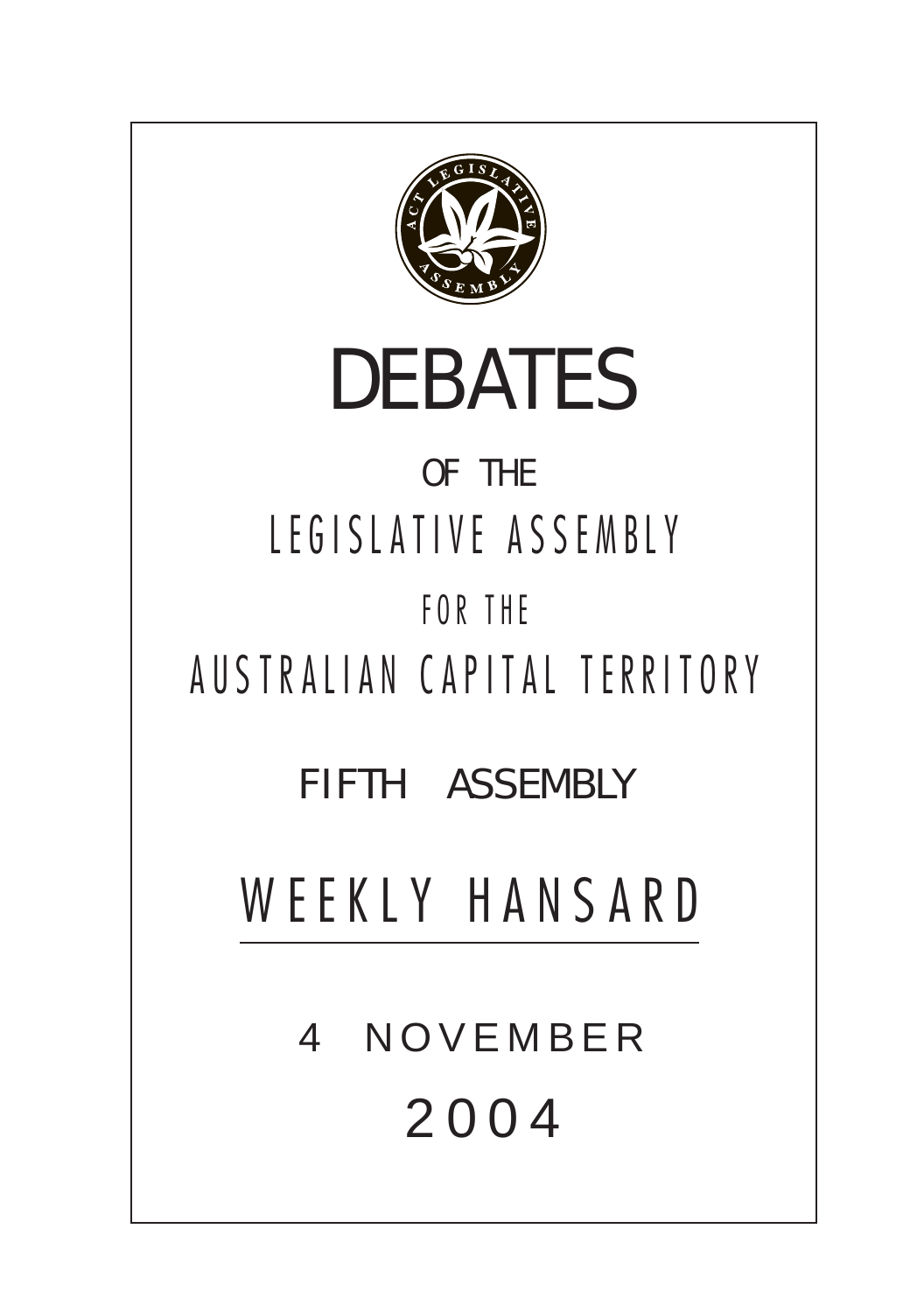#### Thursday, 4 November 2004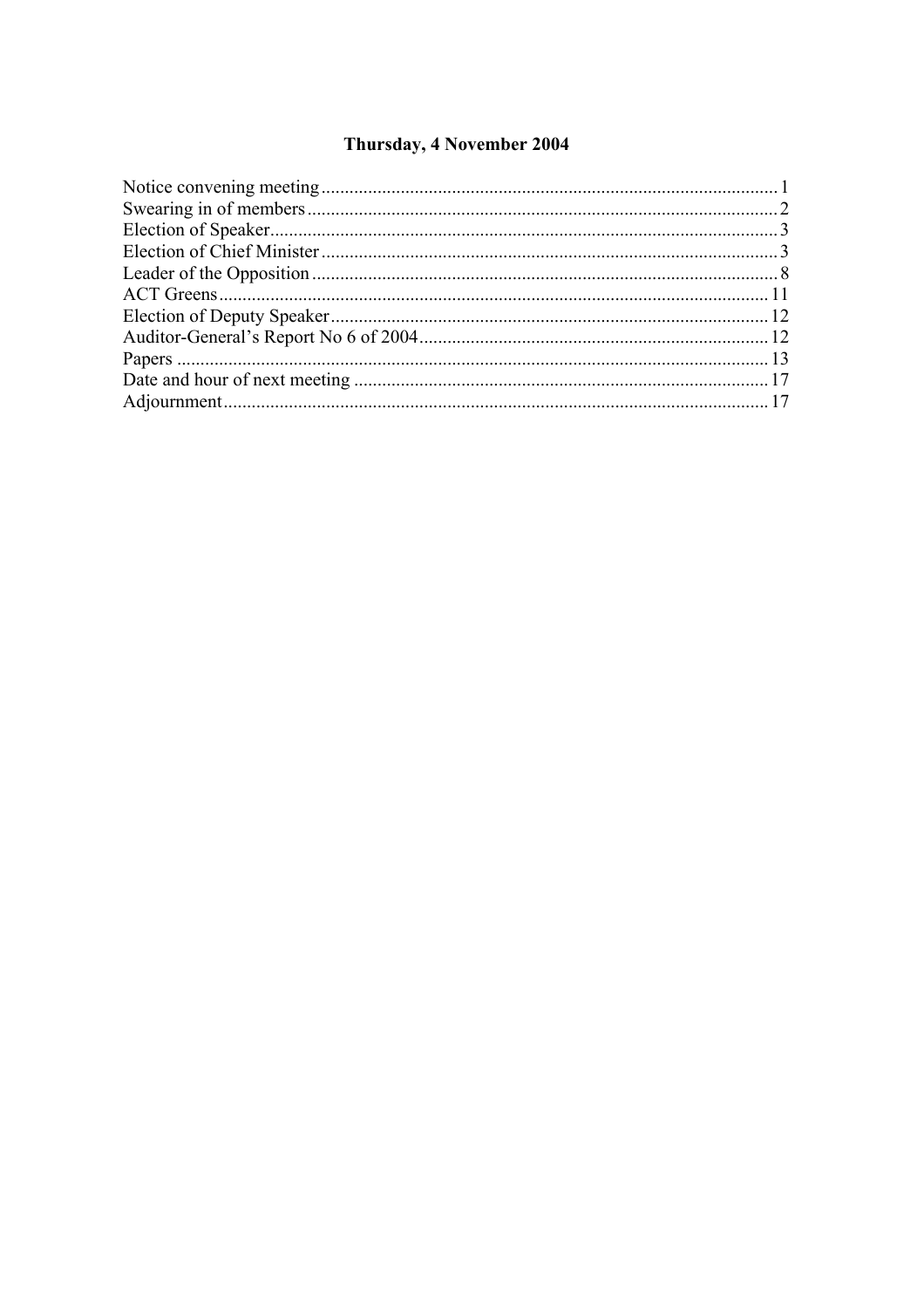#### **LEGISLATIVE ASSEMBLY FOR THE AUSTRALIAN CAPITAL TERRITORY**

# **PARLIAMENTARY DEBATES (Hansard)**

#### **SIXTH ASSEMBLY**

#### **Thursday, 4 November 2004**

#### **Members assembled at 2.00 pm.**

#### <span id="page-2-0"></span>**Notice convening meeting**

*The Clerk informed members of the following notice convening the first meeting of the Sixth Legislative Assembly for the Australian Capital Territory*:

Pursuant to subsection 17 (2) of the Australian Capital Territory (Self-Government) Act 1988 (Commonwealth), I, Wayne Bruce Berry, Speaker of the Legislative Assembly for the Australian Capital Territory, do by this Notice convene the first meeting of the Sixth Legislative Assembly for the Australian Capital Territory at 2.00 pm on Thursday, 4 November 2004, in the Chamber of the Legislative Assembly, Canberra, in the Australian Capital Territory.

Dated 29 October 2004

Wayne Bruce Berry Speaker, Legislative Assembly for the Australian Capital Territory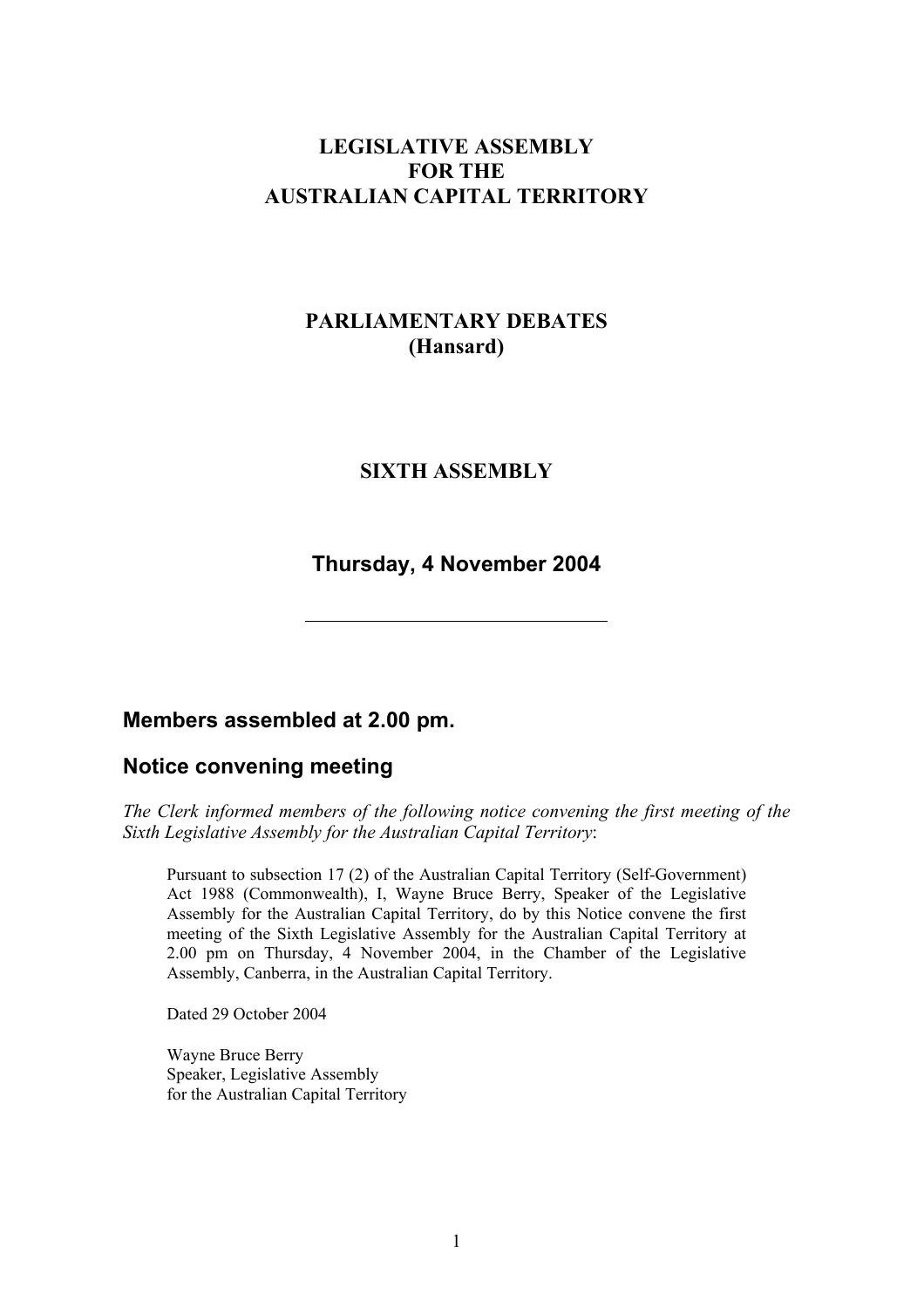# <span id="page-3-0"></span>**Swearing in of members**

*The Clerk informed members of the requirements under section 9 of the Australian Capital Territory (Self-Government Act) 1988 and section 6A of the Oaths and Affirmations Act 1984 that a member of the Legislative Assembly for the Australian Capital Territory shall, before taking his or her seat, make and subscribe an oath or affirmation before the Chief Justice of the Supreme Court of the Australian Capital Territory.* 

*The Chief Justice Mr Justice Higgins attending accordingly—* 

*The Clerk presented the instrument notifying the names of candidates elected to the Legislative Assembly for the Australian Capital Territory.* 

*The instrument read as follows:* 

Mr Tom Duncan Clerk of the Legislative Assembly

CANDIDATES DECLARED ELECTED TO THE A.C.T LEGISLATIVE ASSEMBLY

As a result of the poll held on Saturday, 16 October 2004, the following candidates have been declared elected to the ACT Legislative Assembly.

Electorate of Brindabella

Mr Brendan Smyth Mr John Hargreaves Ms Karin MacDonald Mr Mick Gentleman Mr Steve Pratt

Electorate of Ginninderra

Mr Jon Stanhope Mr Bill Stefaniak Mrs Vicki Dunne Mr Wayne Berry Ms Mary Porter

Electorate of Molonglo

Ms Katy Gallagher Mr Ted Quinlan Mr Simon Corbell Dr Deb Foskey Mr Richard Mulcahy Mrs Jacqui Burke Mr Zed Seselja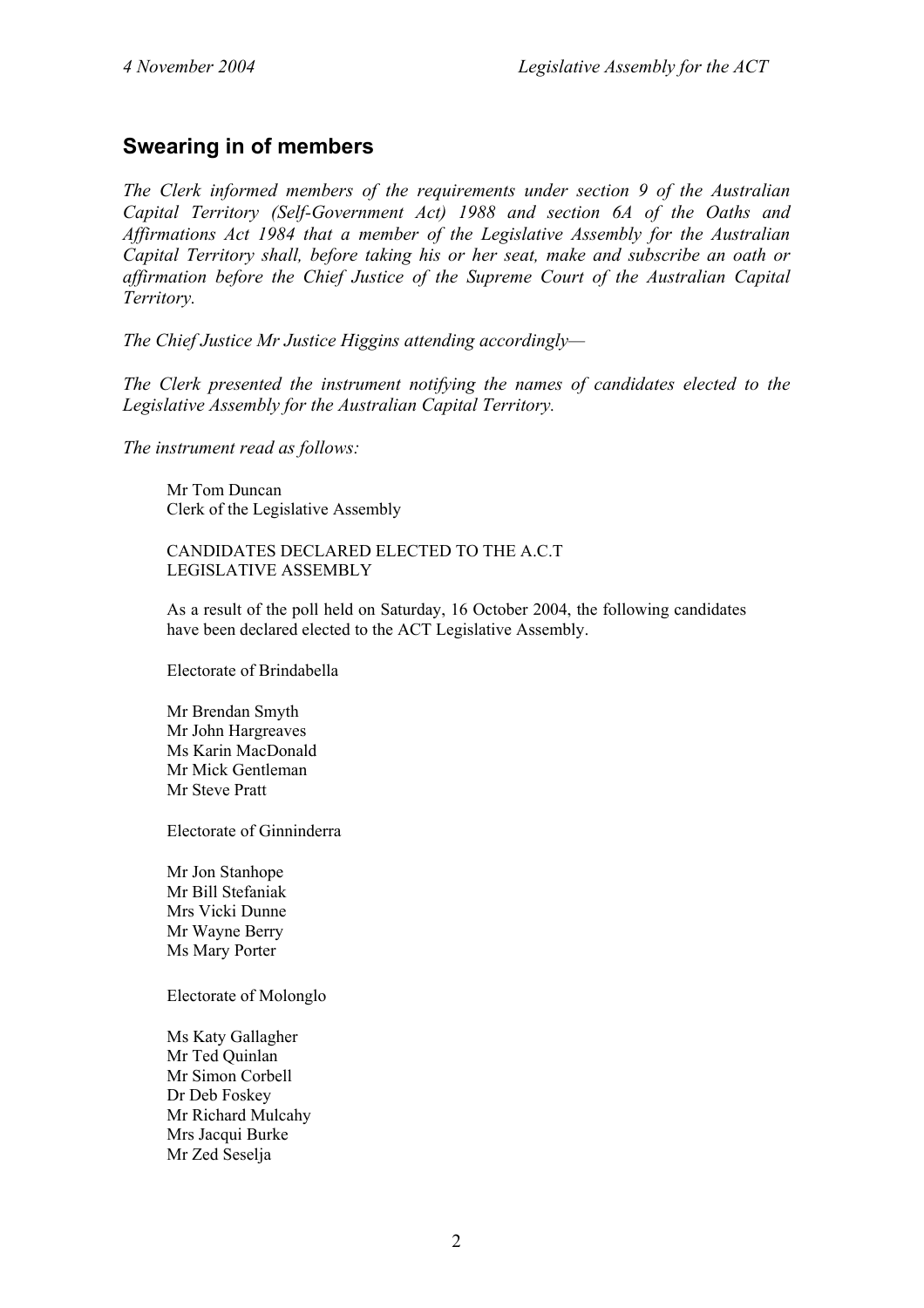Phillip Green Electoral Commissioner 29 October 2004

The elected members made and subscribed an oath or affirmation of allegiance.

*The Chief Justice having retired—* 

# <span id="page-4-0"></span>**Election of Speaker**

*The Clerk informed members of the requirement of standing order 1 (d) that the Assembly now proceed to elect a Speaker.* 

**MS MacDONALD** (Brindabella) (2.20): I propose Wayne Berry as Speaker of the Assembly and I move:

That Mr Berry take the Chair of the Assembly as Speaker.

**The Clerk**: Does the member accept the nomination?

**MR BERRY**: I accept the nomination.

**The Clerk**: Is there any further proposal?

The time for proposals has expired. There being no further proposal, I declare Mr Wayne Berry, the member proposed, to have been elected as Speaker.

**MR SPEAKER**: Members, I would firstly like to express my thanks for the honour the Assembly has conferred on me. I would also like to acknowledge that we are meeting on the lands of the Ngunnawal people, the traditional owners. I would like to pay my respects to their continuing contribution to life in this area.

As I said at the last meeting of the Fifth Assembly, those of us who will go on to face a new round of challenges with the same overriding responsibility, along with the newcomers who will be elected to represent this great community, will be merely new caretakers appointed to preserve and improve the lot of our community. It is my intention to ensure that, once again, the support required for you, as these newly appointed caretakers, to carry out this important work will be provided fairly, within the resources available.

I will continue to observe the traditions associated with the Speaker of the Assembly. However, as in my last term, I will continue to represent the aspirations of my constituents as an individual member of the Assembly. Thank you, members.

# <span id="page-4-1"></span>**Election of Chief Minister**

**MR SPEAKER**: The next item of business is the election of a Chief Minister.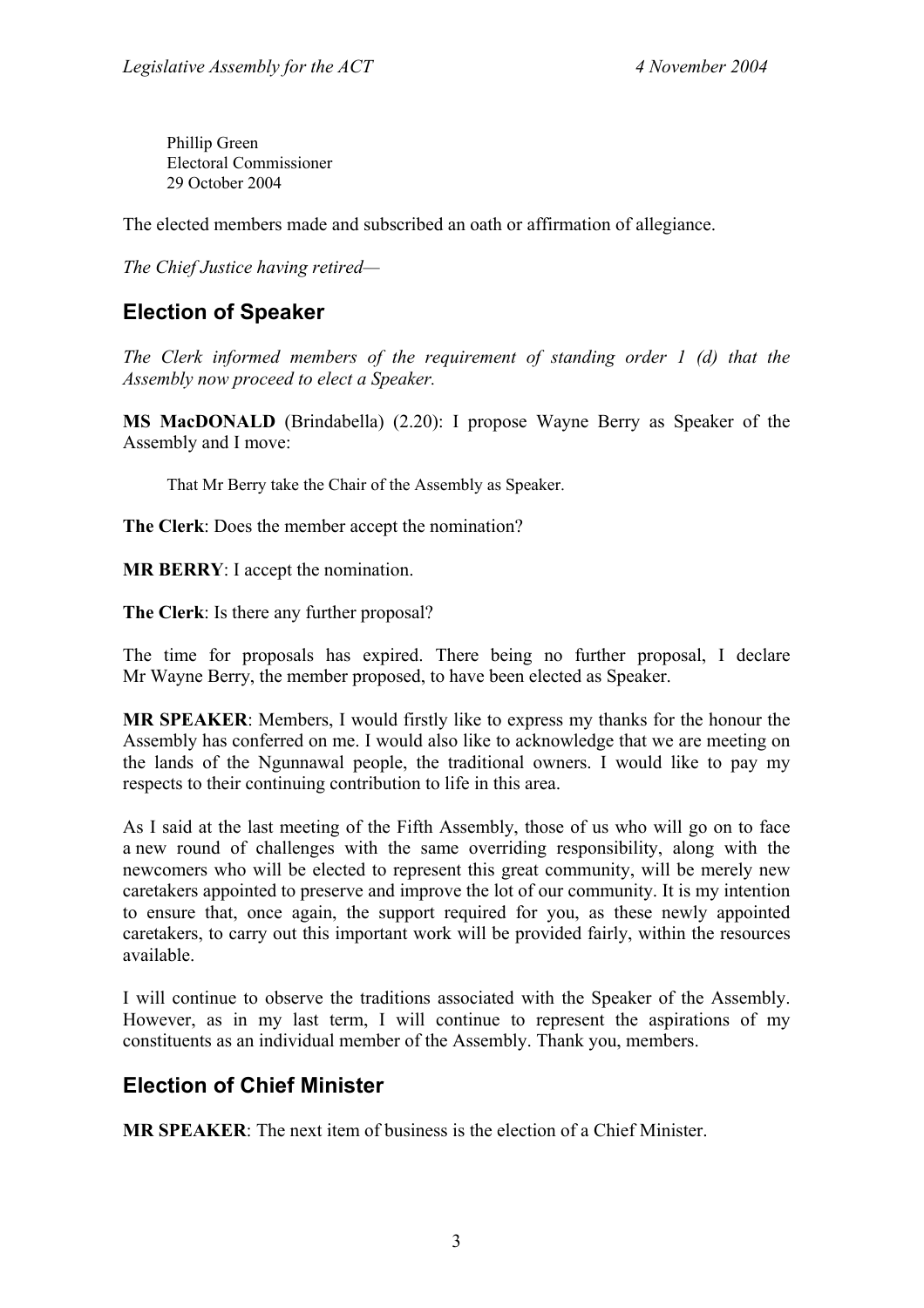**MR QUINLAN** (Molonglo—Treasurer, Minister for Economic Development, Business and Tourism, and Minister for Sport, Racing and Gaming) (2.23): Mr Speaker, first, my congratulations on your reappointment as Speaker. I propose that Jon Stanhope be elected Chief Minister for the territory and I therefore move:

That Jon Stanhope be elected Chief Minister for the Australian Capital Territory.

**MR SPEAKER**: Are there any further proposals?

**MR STEFANIAK** (Ginninderra) (2.23): Mr Speaker, congratulations on your appointment. I propose that Brendan Smyth be elected Chief Minister for the ACT and I move:

That Brendan Smyth be elected Chief Minister for the Australian Capital Territory.

**MR SPEAKER**: Are there any further proposals?

The time for proposals has expired. There being more than one candidate proposed for election as Chief Minister, we will proceed to a ballot. Do the nominees wish to speak on the matter or just proceed to the ballot at this point?

**MR STANHOPE** (Ginninderra—Chief Minister, Attorney-General, Minister for Environment and Minister for Community Affairs): I do not wish to speak, Mr Speaker

**MR SMYTH** (Brindabella): No, Mr Speaker.

*A ballot having been taken—* 

**MR SPEAKER**: Members, the result of the ballot is: Mr Smyth, seven votes; Mr Stanhope, 10 votes. Therefore, Mr Stanhope, the candidate with the majority votes of members present and voting, is declared Chief Minister.

**MR STANHOPE** (Ginninderra—Chief Minister) (2.28): Mr Speaker, I seek leave to make a statement.

Leave granted.

**MR STANHOPE:** I thank the Assembly for the honour that it has bestowed on me today. It is a very great privilege to serve as Chief Minister of the Australian Capital Territory. It is a role that I accept with pride and will fulfil to the very best of my ability.

Mr Speaker, I offer my congratulations to you, not only on your re-election as a member for Ginninderra, but also on your re-election as Speaker.

I would like to take the opportunity to congratulate again all the members who have been elected to the Assembly. I am pleased to welcome back the members of the Fifth Assembly who have been re-elected, particularly my colleagues from the Labor caucus. Our success—and the level of support that we received in the recent election—is the most positive endorsement of all, and a reflection of the individual and team effort of all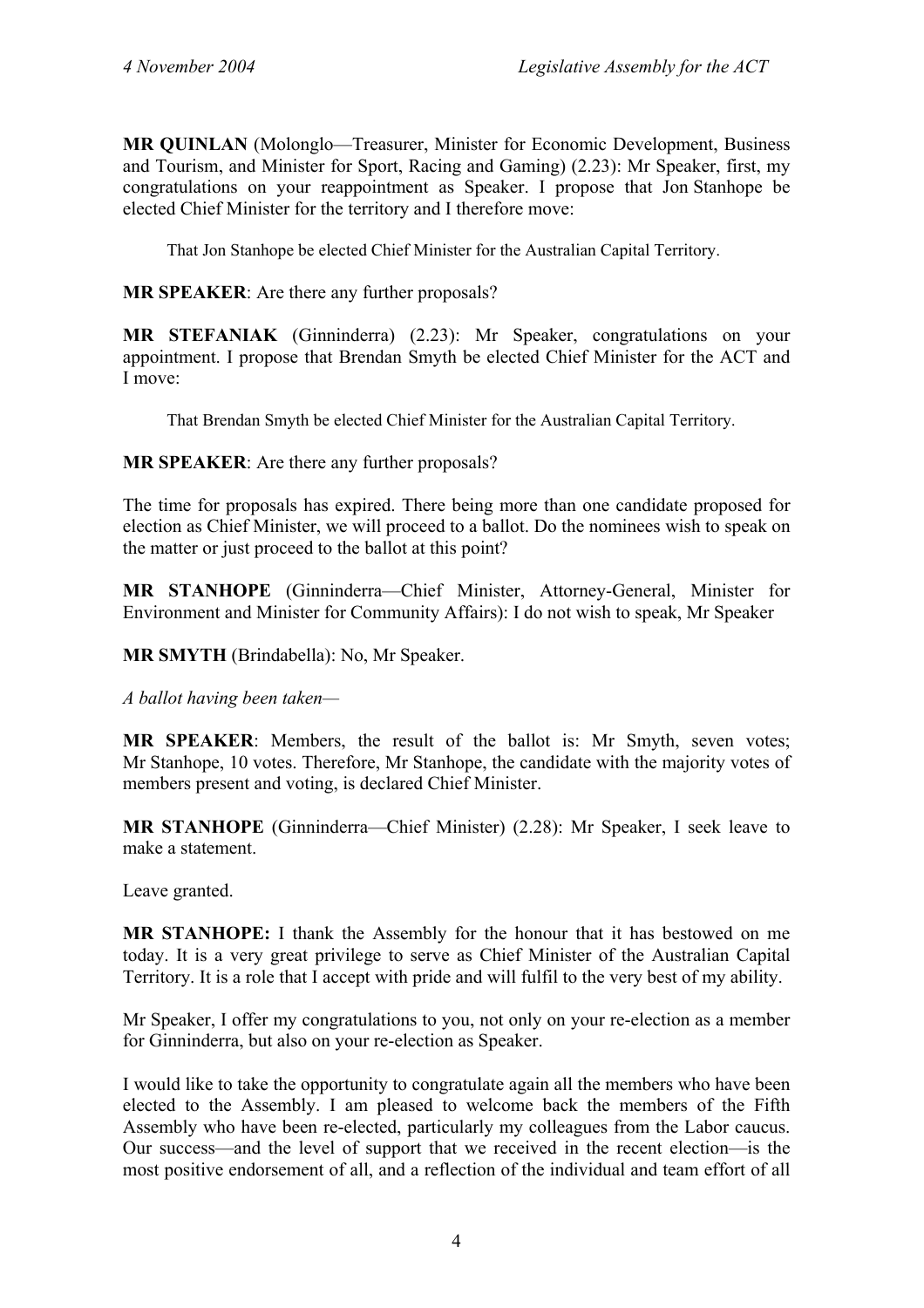the members who constituted the government. In that regard, I would like to pay particular tribute to my cabinet colleagues, Ted Quinlan, Simon Corbell, Bill Wood and Katy Gallagher, and to the other members of my government—you, Mr Speaker, Karin MacDonald and John Hargreaves.

I especially want to give a warm welcome to those members who are new to the Assembly—Mary Porter and Mick Gentleman from my party, the Australian Labor Party; Deb Foskey from the Greens; and Richard Mulcahy and Zed Seselja from the Liberal Party. I look forward to working with each of you.

It is only fitting that I mention our colleagues from the last Assembly who either retired or were not re-elected. Bill Wood, Kerry Tucker and Greg Cornwell, who each retired at this election, have served the Canberra community long and with distinction. I will miss each of them. I regard each of them as a friend. I will, of course, miss particularly my good friend and colleague Bill Wood. I wish each of them the best for the future.

I extend my commiserations to those who missed out. Too often in political life we neglect the fact that at each election we, as individuals, put ourselves on the line to face judgment by the electorate—the community in which we live, our neighbours—and the outcome we seek is not guaranteed. I acknowledge the efforts of the members of the previous Assembly who were not successful in this election and wish each of them success in the future.

I wish to place on record my thanks to my colleagues and friends and all members of my staff and other staff in the Labor Party who worked so hard to achieve our victory. An effective campaign does not just happen. It takes commitment, inspiration, hard work and dedication to the task. I could not have asked for more from the team that developed Labor's election strategy and saw it through. I wish in particular to acknowledge my chief of staff, Greg Friedewald, and my senior media adviser, Penny Farnsworth, for their support and the particular role, largely unsung, each played in my government's success.

Mr Speaker, I speak without hubris when I say that today is an historic occasion. My colleagues and I form the territory's first majority government and we do so at the commencement of the Assembly's first ever four-year term. My government is, I believe rightly, proud of its achievement in attaining majority government, but it also recognises and acknowledges the fact that majority government is at once both a privilege and a responsibility, and we do not regard these lightly. My government accepts the responsibility and we will, collectively and individually, endeavour at all times to reward the trust the community has placed in us.

Mr Speaker, in placing on the record my thanks to all those involved in the last election, I send my strongest vote of thanks to the people of Canberra. As a community, you have signalled your faith in the government and your support for both our record and our platform for the future. I said at the outset of this election that, in many ways, it would be tougher than the last, as we would be judged not just on our policies and our vision, strong as they were, but also on our record. I am proud to stand by that record.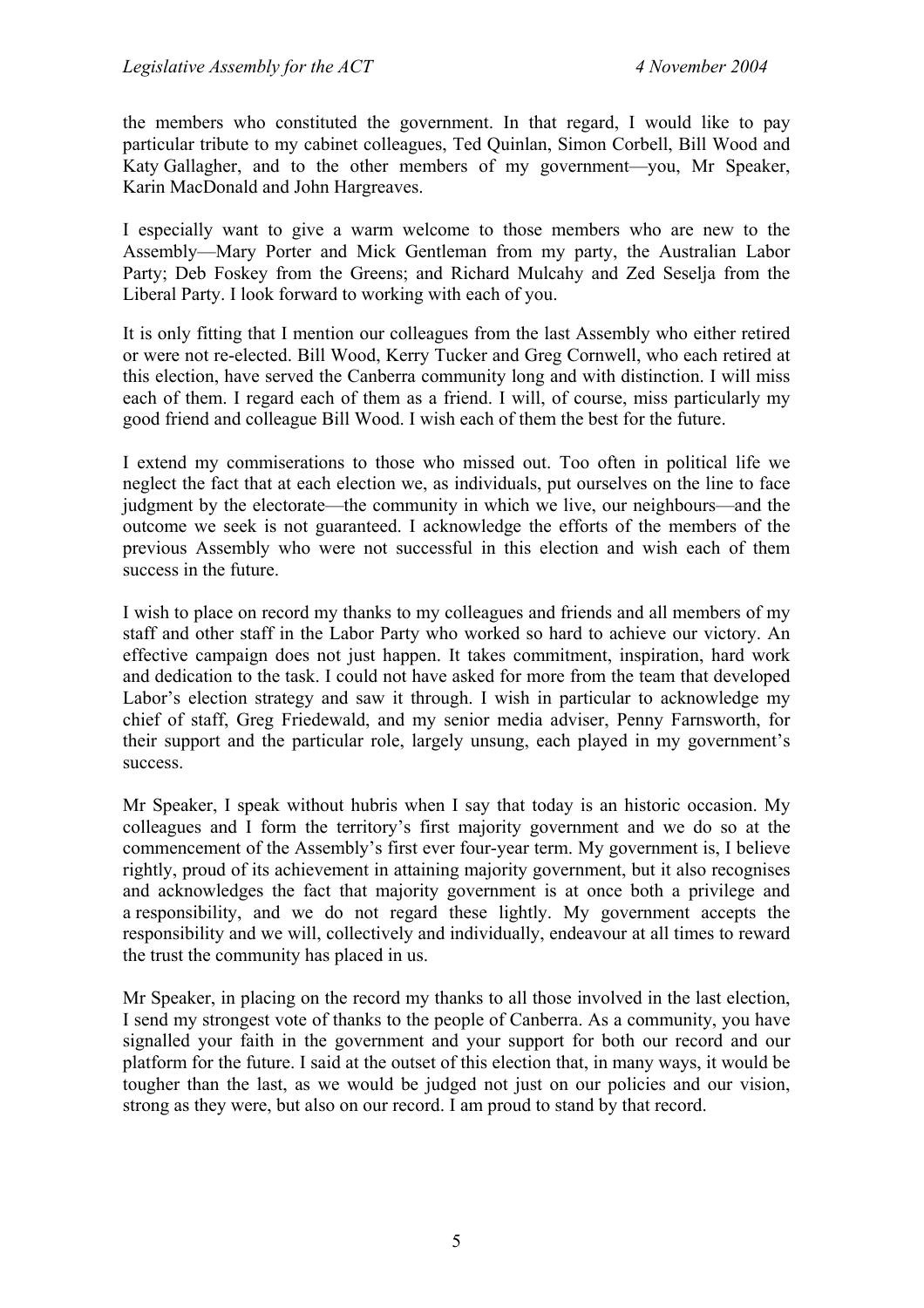My government had a vision for Canberra—one that was based on strong values and on the aspirations of the community, on their hopes and dreams and their priorities. We had a vision founded on our strengths as a community and on a shared view of what the future could bring, and we stayed true to that vision and to our values.

We developed a major new plan for Canberra, the Canberra plan—a visionary document covering our social, economic and spatial progress from now until Canberra's centenary and beyond. We implemented groundbreaking legislative reform on important social issues, introducing Australia's first and only bill of rights, removing discrimination against same sex couples and ensuring that the rights and wellbeing of workers are protected through major industrial relations reforms.

In the key area of health, the major focus of the election campaign, we increased funding to a record \$613 million a year—over \$160 million a year more than the last year of the previous government; we increased the volume of elective surgery; we addressed major deficiencies and funding in mental health, increasing funding to \$117 per head, compared with \$87 per head previously; we slashed dental surgery waiting lists; and we dismantled the purchaser/provider model that served to divide rather than unite the health portfolio.

Importantly, we did not run the hospitals down. We provided the staff with the real support they needed to keep delivering high-quality health care services, despite unprecedented surges in demand, and we worked with them to identify and implement real solutions to problems.

In education, we cut class sizes in government schools and put \$27 million of bus money into real education programs. We boosted funding by more than \$37 million on top of that. We also boosted funding to public housing and to disability services. We awarded pay increases to our health care workers, teachers and public servants and provided much needed support to those who needed it the most.

We dealt decisively, sensitively and generously with the greatest natural disaster to have befallen Canberra and its citizens and we progressed our plans for a new prison in the ACT. We did not treat our social and economic priorities as mutually exclusive. We refused to pit those in need of health care against those in need of rehabilitation. While doing all of that, we kept growth in the economy, we created jobs and we delivered budget surpluses.

We acknowledged in the campaign that we had achieved a great deal, but that there was more to be done. We went to the people with a solid plan to build on our record. In health, we committed to an additional 80 beds in Canberra's public hospital system over the next two years; an extra \$9.7 million to deliver elective surgery to an additional 700 Canberrans; after-hours GP clinics at Calvary, the Canberra Hospital and Erindale; an extra \$2 million to implement the alcohol, tobacco and other drugs strategy; \$10 million to establish a psychiatric services unit to replace the existing unit at Canberra Hospital; \$15 million to establish the Canberra Hospital as a centre for surgical excellence, investing in leading edge technology so more people can get access to surgery sooner; an additional \$8 million over four years for health promotion and disease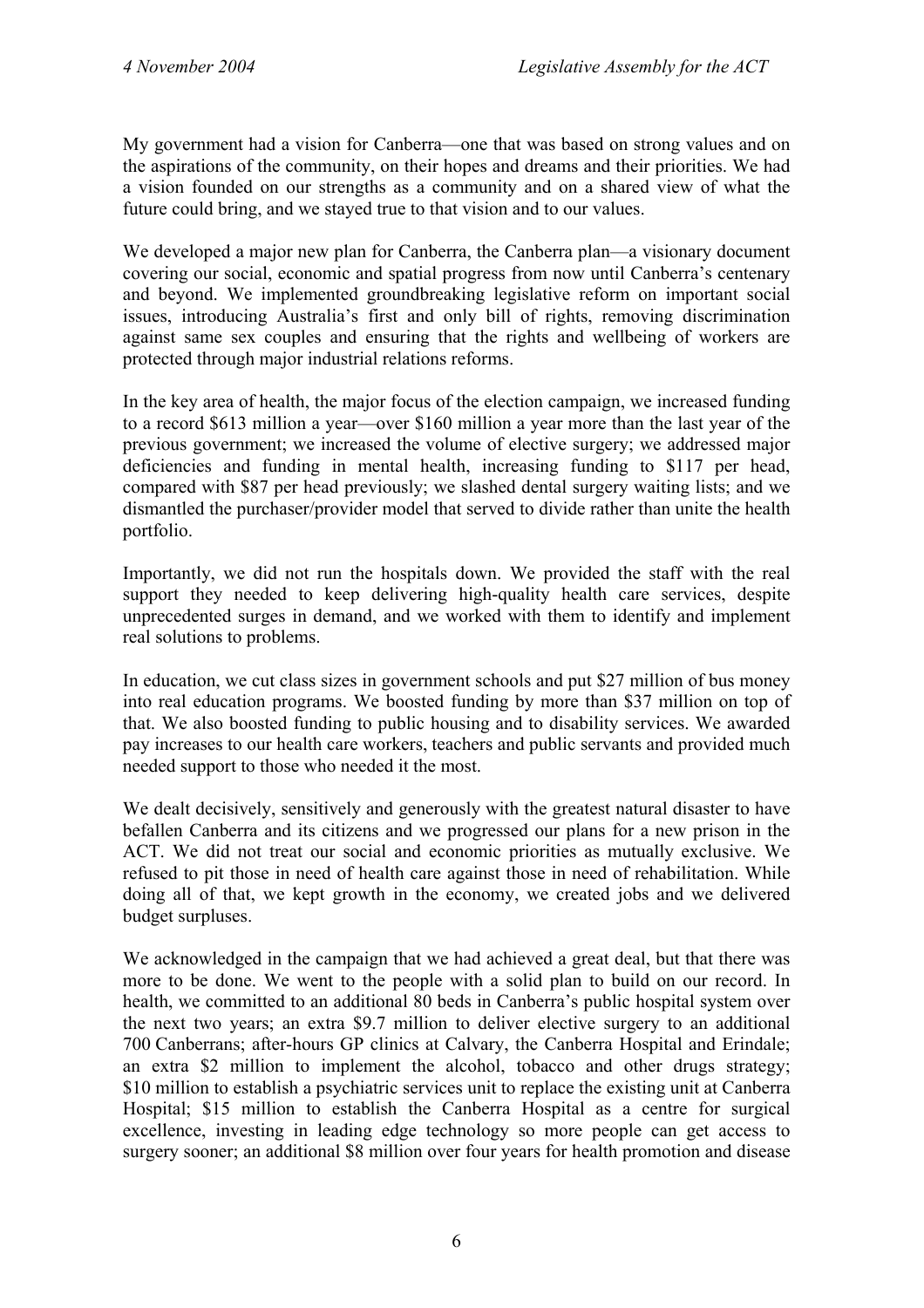prevention; and \$2 million towards establishing new youth health centres in Belconnen and Tuggeranong.

Our commitment to education is centred on our belief that a fair and just society demands that every child have access to an excellent education. I believe that the most potent indicator of a community's commitment to a fair go, to egalitarianism and to a fair and just society is its commitment to equality of access to education. Our commitment to ensuring that every child born into this community will have the same chance in life as every other child in this community is measured by our determination that they have access to the same quality of education. It is the single great leveller. We believe that no student should be denied a quality education simply because of their economic or family situation, and we believe that school funding should be based on need.

During the election, we promised to build on our record by increasing preschool hours for every four-year-old attending from 10½ to 12 hours a week, at a cost of \$8 million; providing more than \$12 million to high school education to increase the focus on pastoral care, student support and student welfare; establishing new student support funds in every government school so that all students have the opportunity to participate in school activities, regardless of the family's capacity to pay; allocating \$8 million to a school building renewal fund; providing \$1.6 million over four years to expand the junior secondary bursary scheme to allow access to the scheme for students from disadvantaged backgrounds; and increasing funding for the CIT by \$2 million to allow it to continue its role as our leading public vocational education and training provider.

In the area of disability, we pledged an extra \$5.6 million to reduce long waiting lists by replicating the services offered by Sharing Places, to provide more support for young carers and to examine other housing models. In order to do more for children with serious disabilities and high complex needs, particularly autism, we promised to provide a further \$4 million.

Since coming to office, my government has provided an extra \$70 million for public and affordable housing, and we funded the development of the ACT's first homelessness strategy. We will continue our commitment to this area by providing an extra \$30 million over the next three years to boost public housing stock numbers and \$4 million to increase the energy efficiency of existing Housing ACT properties.

We also committed to further reform of our legal system, to building a dragway, to revitalising our city centre, to upgrading Canberra's convention facilities, to protecting our environment and to greening Canberra's fastest growing area, Gungahlin. All of our commitments were well researched, genuine and affordable, and each will be met.

We will implement the Canberra plan. We will get on with the job of meeting the needs of the people of Canberra. We will put extra resources into the community's highest priorities. We will continue to strive to move the barriers of inequality. We will seek to work with the community to implement our vision—a vision of a city that represents the very best in Australian creativity, lifestyle and sustainable development, a vision of a community in which everyone has the opportunity to reach their potential and to participate in the life of our community and society.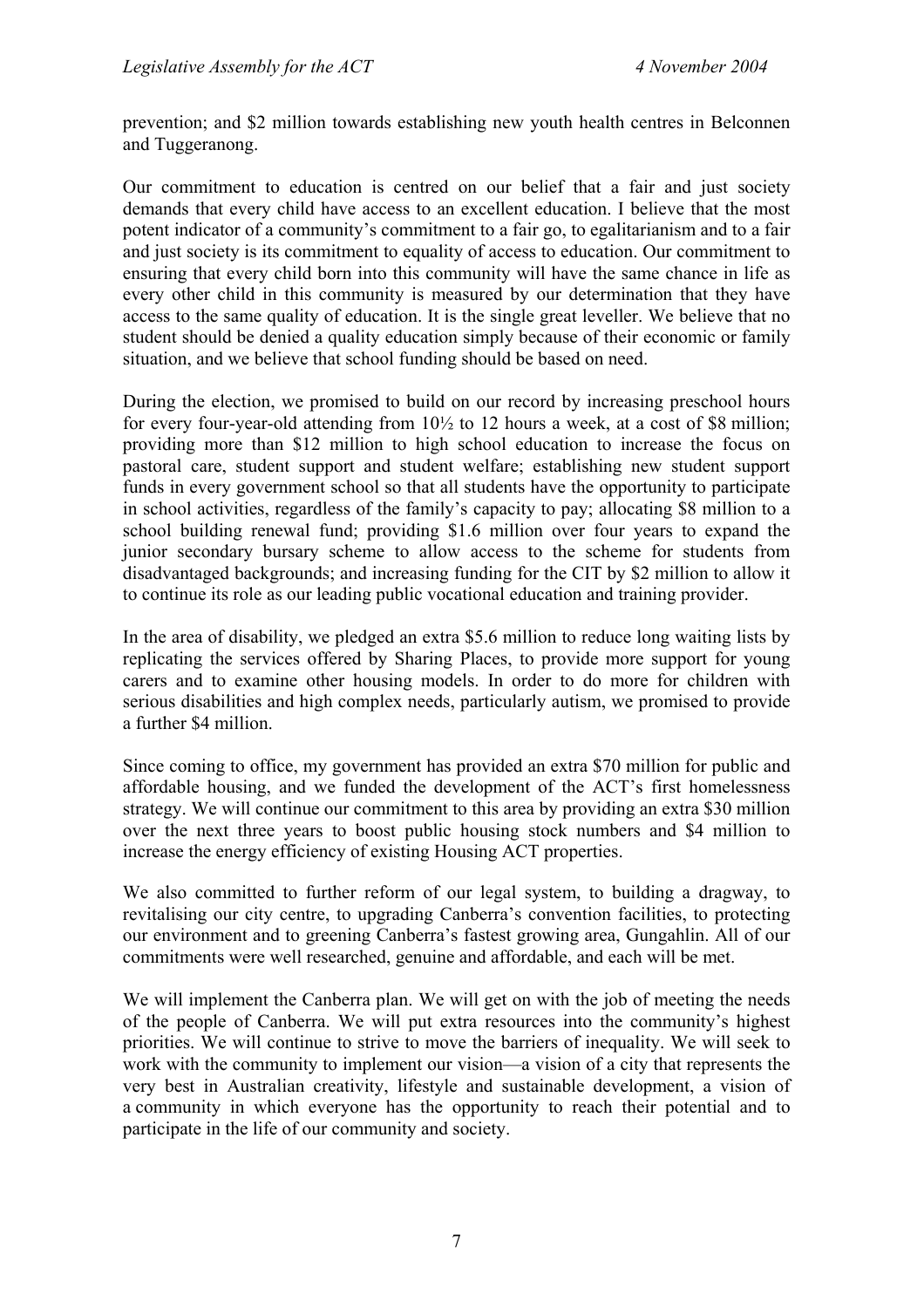We will work constructively with the Legislative Assembly. As I said before, we recognise that majority government is both an honour and a responsibility. We respect the power and authority the community has invested in us, and we will return that respect. We will govern for all of Canberra and all Canberrans.

In closing, I would once again like to extend my thanks to the people of Canberra. I would like today particularly to extend my thanks to the families of all those who have served in the Assembly or who contested the election. No member or candidate could have sustained the effort required to fulfil these roles without the support of their family and close friends. I am sure that I speak on behalf of all members when I thank each family member of each member of this Assembly, past and present, for all their support and understanding.

In particular, I extend my eternal gratitude to my wife Robyn—my greatest support—and to my children Matthew, Christopher, Michael and Anna and their partners. Once again, each of them, particularly my wife Robyn, has endured with me the slings and arrows of politics and also shared in my pride at once again having the opportunity to lead the government of the ACT. I thank each of them for that.

# <span id="page-9-0"></span>**Leader of the Opposition**

**MR SPEAKER**: Under standing order 5A, the Leader of the Opposition shall be the leader of the largest non-government party, with the consent of that member. As Mr Smyth, as leader of the Liberal Party, is the leader of the largest non-government party, I now seek his consent to being the Leader of the Opposition. May you enjoy it for a long time! Did I say that?

**MR SMYTH** (Brindabella—Leader of the Opposition) (2.41): I give my consent to being Leader of the Opposition and seek leave to make a statement.

Leave granted.

**MR SMYTH**: Let me first acknowledge and congratulate you on your re-election and re-appointment as Speaker. It is a pleasure to work with you. I also acknowledge the honour of being re-elected as a member for Brindabella. First and foremost, we are all here as members representing a community—in each case our own electorates. For me, Brindabella is a very special part of Canberra. I thank those constituents who have seen fit to vote for me and I pledge to you my trust: I will not let you down.

I also acknowledge the honour of leading the Liberal Party here in the Assembly. I thank my colleagues for their support. It is a pleasure to be their leader. I do not intend to be the Leader of the Opposition for any longer than I have to be. I will do it with all the vigour I can muster.

I congratulate the Chief Minister on his achievement: Jon, congratulations. I know that to be re-elected as Chief Minister is a huge honour. To be re-elected with a majority government in our first four-year term is something that you will always carry. It holds a special place in the history and tradition of the ACT Assembly.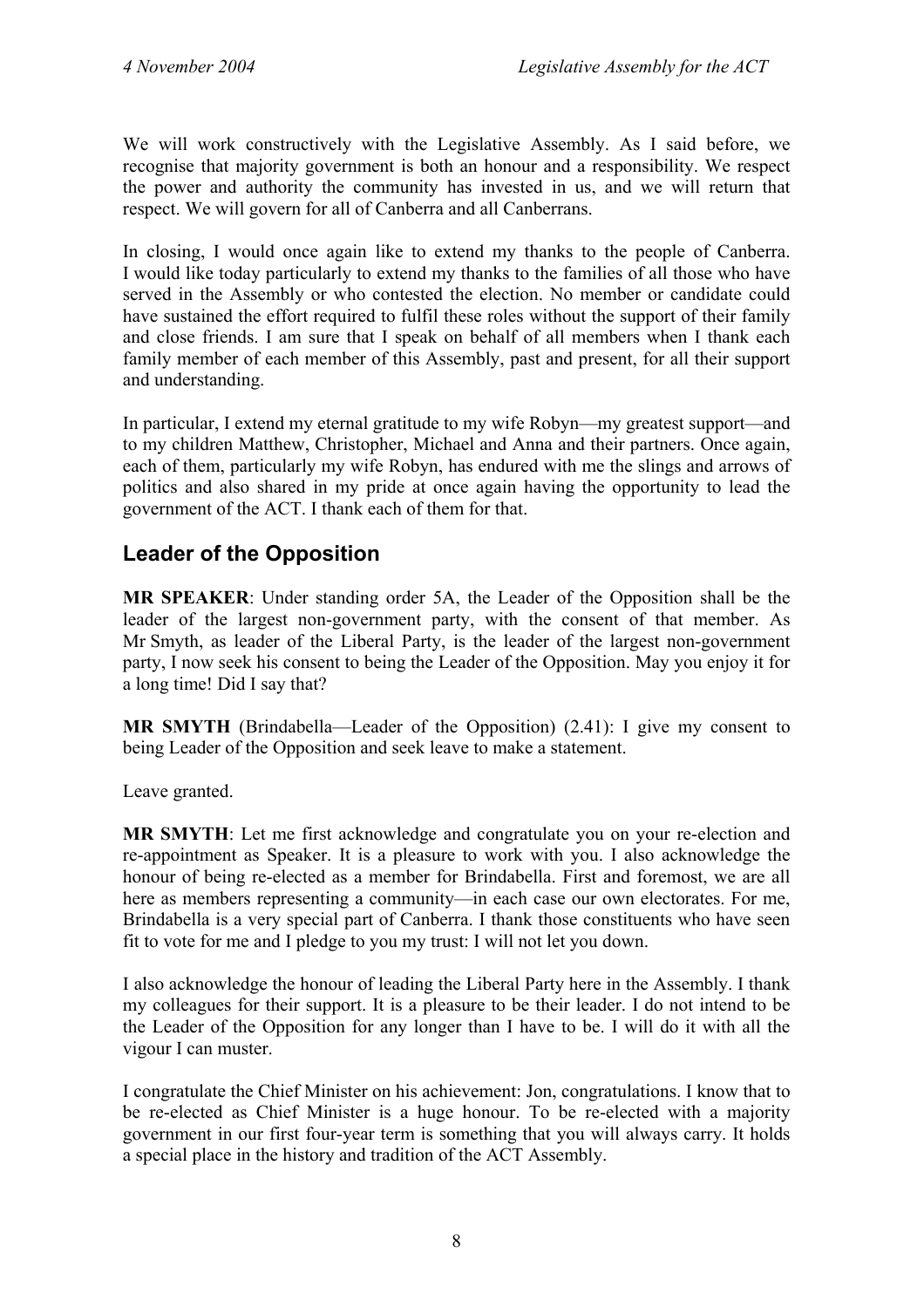I acknowledge some of that history and tradition that is with us today and which continues to grow. In the gallery we have the Chief Justice of the ACT. We have two of our Federal representatives: Senator Gary Humphries and the member for Canberra, Annette Ellis. We have former chief ministers—Rosemary Follett and Trevor Kaine; it is great to have them with us—as well as a number of former members. Now that we enter this Sixth Assembly it is that growing tradition and the number of former leaders and former members that we have to consult with and fall back on that will make us stronger.

We also have with us the Mayor of Oueanbeyan. Canberra does not stand alone; we are not an island. As a representative of the Queanbeyan region and the whole of the capital region, I welcome Mayor Pangallo. I welcome other community leaders and the media sometimes our friends and sometimes not so friendly—who are often forgotten but who perform a valuable role in getting the message out about what it is that we do in this place. I welcome family and friends. I will put in a personal plug and say hello to dad and mum, who are in the back row.

I congratulate the Chief Minister on his election. I note that with majority comes responsibility. The role of opposition is even more important against a majority government. To the government I say: use your majority wisely because we will be here to keep you in check.

The presence of a majority government for the first time in the ACT represents a growing maturity out there in the electorate. Over the last 15 years we have dabbled with the Assembly in many formats: governments have risen and fallen and risen again, and members and ministers have come and gone. But, as a community, we have now put our trust in a single party. Of course, we will either reap the benefits of that or perhaps it will bear some sour fruit.

I congratulate the new members of the Assembly—Mary Porter and Mick Gentleman, Deb Foskey from the Greens and, particularly, Richard Mulcahy and Zed Seselja from the Liberal Party. Welcome, class of 2004; enjoy your day. More than anything, this is your day. It is an absolute privilege and an honour to serve your community. I hope you will enjoy that honour as much as I have. I hope that you can enjoy it for as long as I intend to.

It is important to note that most first term oppositions tend to go backwards. However, the team of the Canberra Liberals has not gone backwards: we have gained a seat and an average swing of about four per cent across the electorate. Indeed, a third seat for the Liberals in Brindabella is just a handful of votes away. It is a good lesson to all of us. I note the smirk on Mr Hargreaves's face. We will continue to work and be that sort of opposition—always moving forward.

I would like to offer some thanks. Much of the success of the Canberra Liberals is due to the work of the President of the division, Mr Gary Kent; the party Director, Mr Andrew Wilsmore, who is with us today; my chief of staff, James Lennane; and other members of the campaign committee and the party, who worked so hard.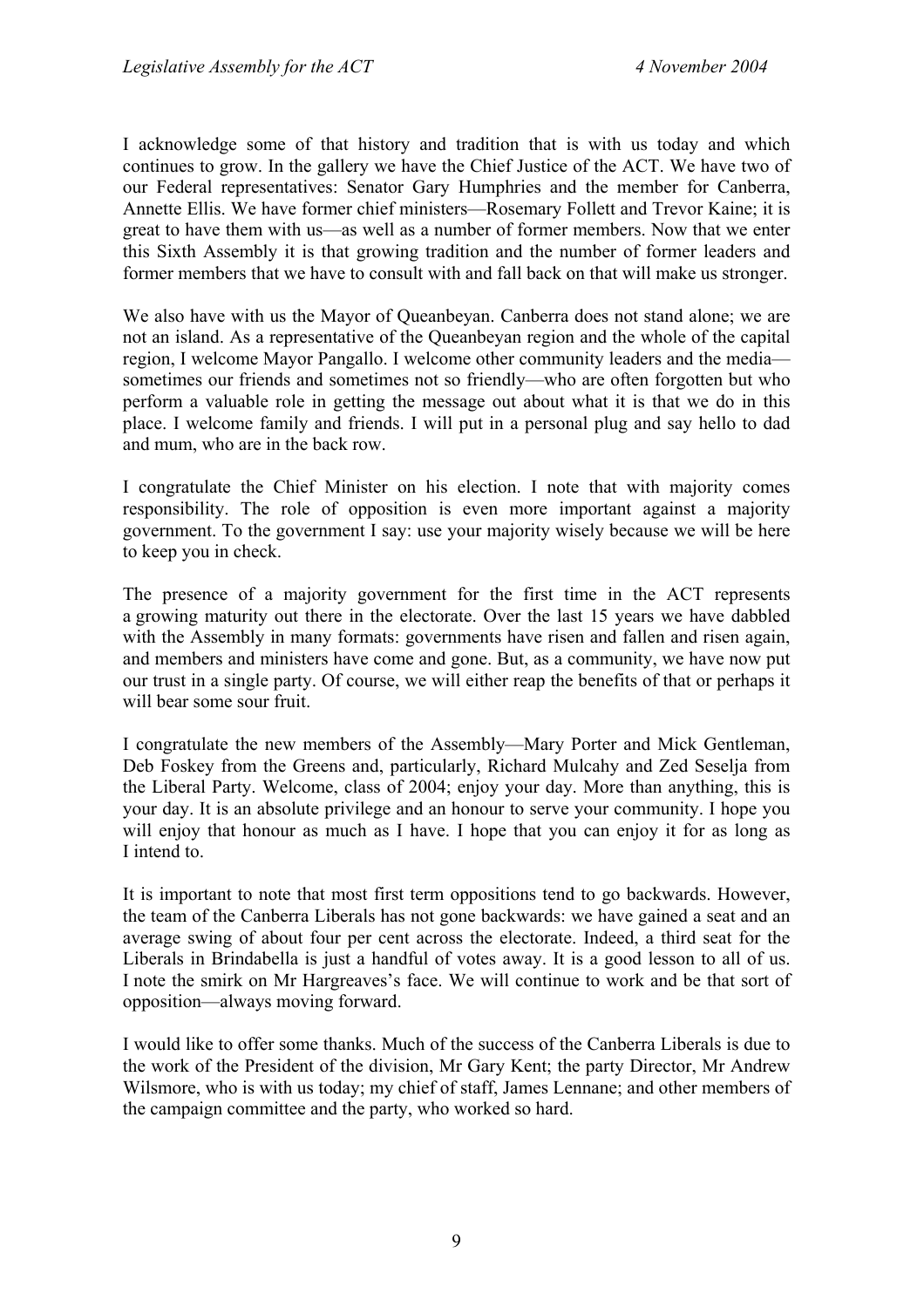Of course, to the returned members and to the candidates: thank you very much for all that you have done. It takes a great deal of courage to put yourself forward in a community—particularly the Australian community, which often does not take well to tall poppies. A number of us did not make the cut. But if people have not been successful as candidates, they should not feel that somehow they were not up to speed. In putting themselves forward they have furthered democracy, not just in this jurisdiction but in this country. Without those new candidates coming forward all the time, democracy in this city would stagnate. That would be a terrible thing.

I thank all my staff and the staff of all the members, who performed a number of minor miracles during the last term. I say a few farewells to those members who resigned and are with us today. To Bill Wood, Kerrie Tucker and Greg Cornwell: thank you for your years of service. I think that there are about 36 or 37 years of service with those members. I say to you: I believe your community is grateful—and they should be grateful—for the time, the effort and the zeal you have put into this Assembly in laying the foundation that, of course, the Sixth Assembly will build on.

There are a few farewells that are not well received. To Ros Dundas, who represented the Democrats, and to Helen Cross as an independent: congratulations on what you have achieved; you should be proud of yourselves. You will be remembered for your part in this place.

I have already mentioned the media. I thank them again. During the next term, they will be vitally important to democracy in this city in reporting what goes on in this place. To Phil Green and his team at the ACT Electoral Commission: thank you for the sort of vote that you have conducted and the process that we have had. The other day I mentioned that we could outsource it. A few American jurisdictions might be looking at a system that gives a foolproof and secure return within a couple of hours. There is perhaps a growth industry there for us.

One person who should not be forgotten is Mike Harris, who is the caretaker leader of the ACT public service. Mr Harris has been in charge for some seven weeks now. I would like to congratulate Mike on the job that he performed in keeping both sides at bay, I guess, and in keeping both sides honest. Mr Harris, well done. Thank you for all your assistance in that period. I am personally assured that the ACT public service is in good hands under your leadership.

Mr Speaker, the last people I would like to thank are the families. None of us does this alone. The parties, where you have a party to support you, are vital to being elected. But without the source of great strength that we all draw from home, none of us could achieve this. As I have said, my father is here. I thank dad and all my brothers and sisters.

To my wife, who is also Robyn, I say thank you. To my daughters, Amy and Lorena, for what they have sacrificed on my behalf, I say thank you. I say to them and to all the families that I do not think the people of Canberra know exactly what it is that families give up. None of us trumpets it, but they do surrender a lot for us to follow our dreams of being members of this place.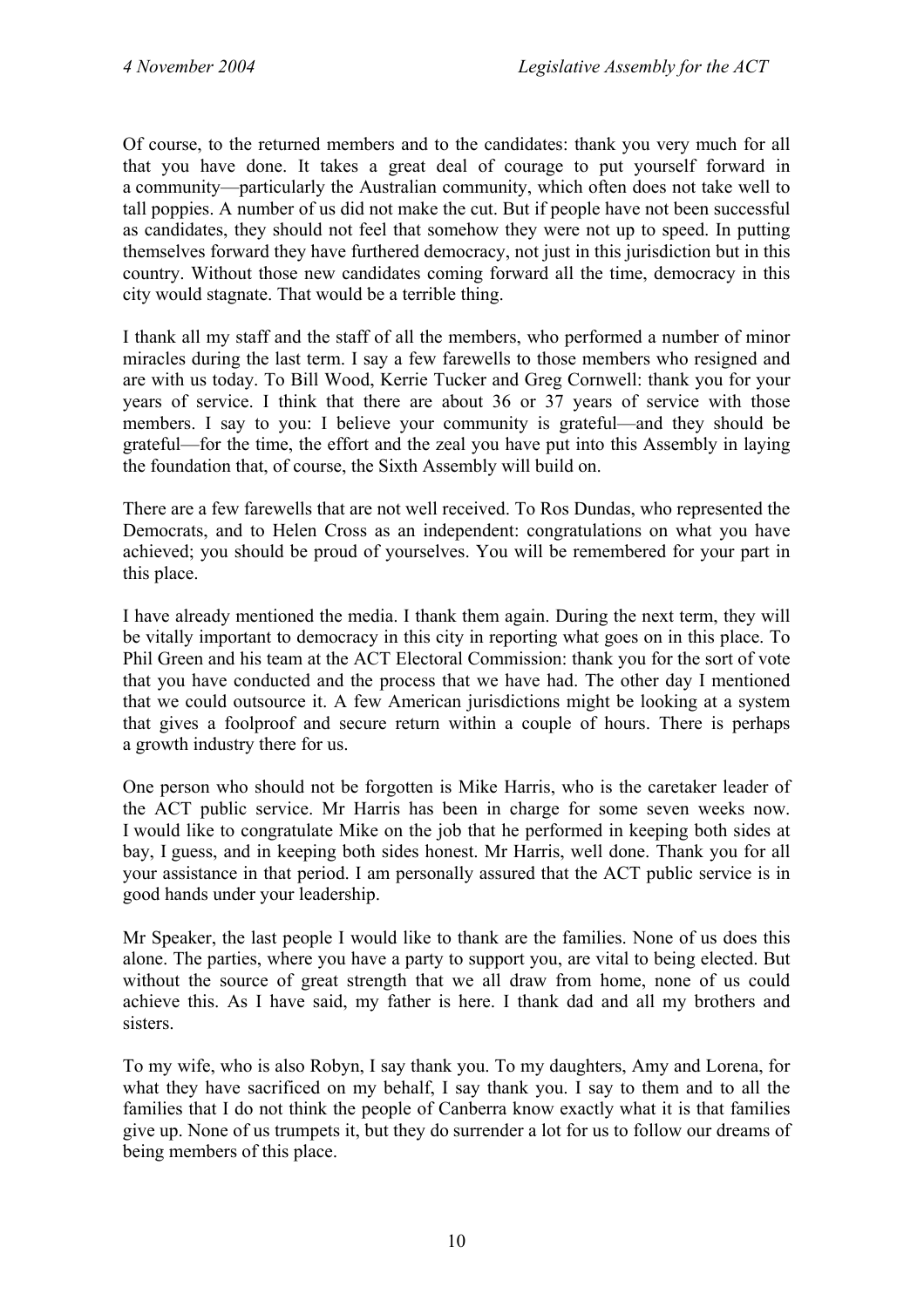That being said and done, Mr Speaker, I would like to congratulate all who have just been sworn in. Enjoy your time in the Sixth Assembly. It is a pleasure. I think most of us work together quite well most of the time. That tends not to get reported. The occasional stoush gets a nice airing, but I think the thing that has been a real hallmark of previous assemblies is the ability, particularly through the committee system, of members of all persuasions to work together. I think that is a great foundation that we should build on into the future to build a better Canberra.

#### <span id="page-12-0"></span>**ACT Greens Statement by member**

**DR FOSKEY** (Molonglo) (2.49): Mr Speaker, I seek leave to make a statement.

Leave granted.

**DR FOSKEY**: I would like to inform the Assembly that I am privileged to be taking my seat here as the representative of the ACT Greens. I acknowledge that we are meeting on Ngunnawal land and pay my respects to the elders. I congratulate Labor for their success in the election, although I do not agree with them that majority government is good for Canberra. I congratulate Mr Stanhope on his election as Chief Minister and Mr Berry, who has again won the position of Speaker. I also congratulate the Liberal Party for its success and want to especially mention those who, like me, are new to the Assembly. I look forward to working with you all.

I must thank a few of the people who have supported me on my journey into the Assembly: my daughter Eleni was tolerant of the lack of maternal services; and my older daughter, Samara, came to Canberra to help when I was in real need. All my friends deserve medals, but must be content with my heartfelt thanks. I have no doubt that the efforts of my fellow Greens candidates have helped me to secure my seat. I would love them all to be here beside me today, filling the crossbenches. Perhaps in four years I will not be alone here, as the people of Canberra realise the benefit of a strong, critical, and especially a Green, crossbench.

If political outcomes were determined by numbers alone, I could go home now. But we know that politics in the ACT is about consultation, collaboration and cooperation, and this is the way the Greens prefer to work. I can assure the Assembly that I plan to follow in the tradition of my predecessor Kerrie Tucker and work hard to do this job well. I am sure that this is what the Canberra people who voted for me and the other Greens candidates want. They believe the Greens can make a difference and I am here to prove them right.

Canberra people, and not just those who voted for us, will be expecting a lot from the crossbench. They expect us to hold both the government and the opposition to account; they want us to scrutinise all government legislation through our green lens of social justice and care for the environment; they want us to make sure that Labor performs on the environmental front; and they want good governance through an independent role for territory commissioners, boards and committees.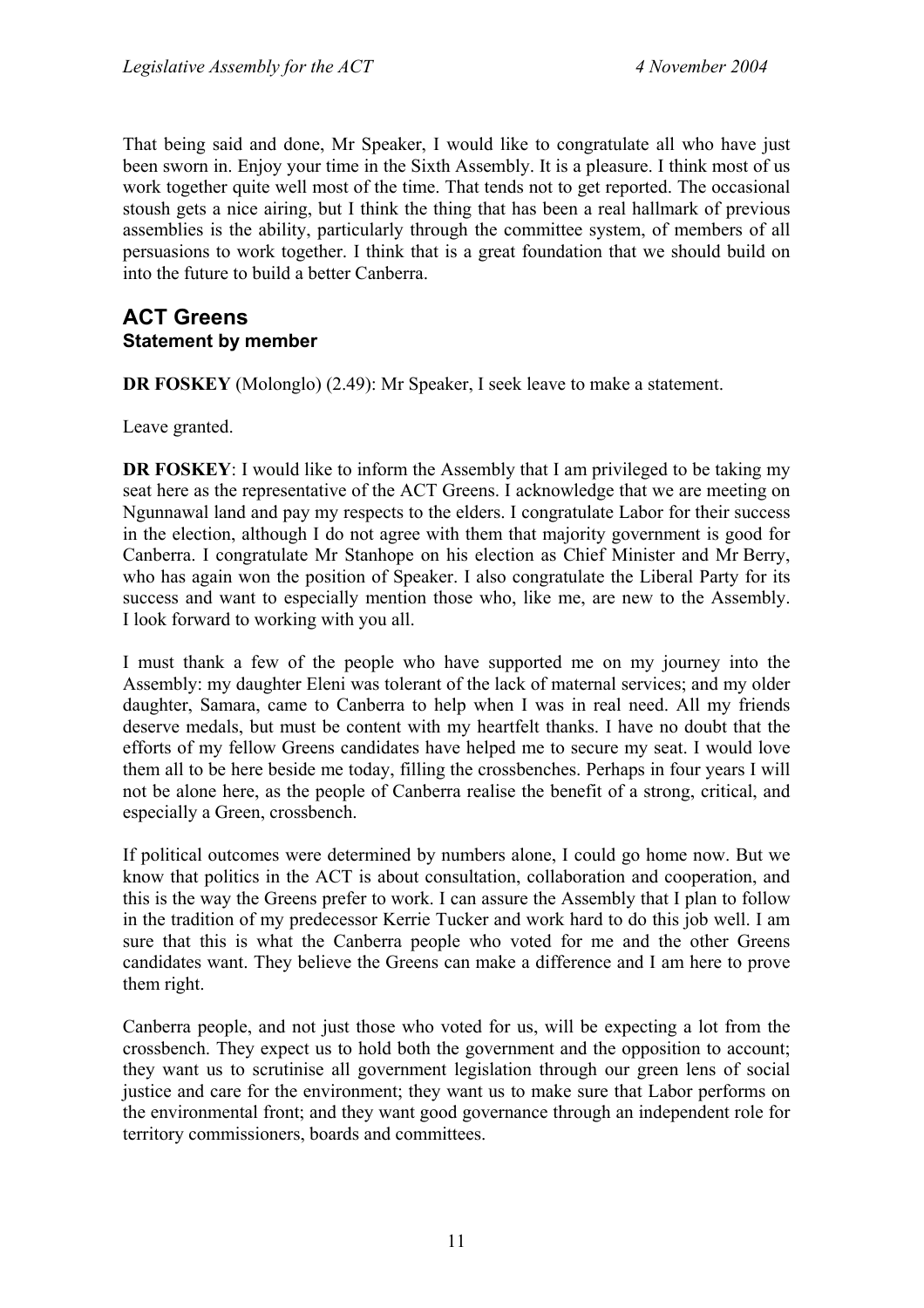Community groups and marginalised people want their concerns heard and acted upon. Then there is our own green action plan to pursue. Here are just a few points from that. Health has been a big issue at this election. While we wholeheartedly support improvements in hospitals we will also be advocating for community health centres with bulk-billing, salaried doctors in suburbs that lack adequate medical services. Services for people with a mental illness are lacking in this town: we will work for dedicated mental health services, particularly for young people.

We think that there is huge scope for developing industries based on renewable energy sources, and energy and water efficiency. To ensure a market for these, and to make sure that we reach our greenhouse gas emissions reduction target of 1990 levels by 2008, we will be working to have our benchmarks and targets for high quality, sustainable design made mandatory in the planning of new office buildings and residential development.

These are just some of our plans for the next Assembly. I will be playing an active part in Assembly debates and in the committee system, as a Greens representative and as the eyes, ears and voice of those who care about the environment and social justice. Majority government is a new situation for this territory. To work for the people of Canberra, the government must allow other voices to be heard; and I am proud to be one of those voices in this Assembly.

# <span id="page-13-0"></span>**Election of Deputy Speaker**

**MR SPEAKER**: Members, standing order 4 requires that the Assembly proceed, at its first sitting after an election, to elect a Deputy Speaker.

**MR STEFANIAK** (Ginninderra) (2.54): I propose Mr Pratt and I move:

That Mr Pratt be elected Deputy Speaker.

**MR SPEAKER**: Does the member accept the nomination?

**MR PRATT** (Brindabella) (2.54): Mr Speaker, I do accept that nomination.

**MR SPEAKER**: Are there any other proposals?

There being no further proposals, the time for nominations has expired and I declare Mr Pratt elected to the position of Deputy Speaker. Congratulations, Mr Pratt.

**Members**: Hear, hear!

# <span id="page-13-1"></span>**Auditor-General's Report No 6 of 2004**

**Mr Speaker** presented the following paper, which was circulated to members when the Assembly was not sitting:

Auditor-General Act—Auditor General's Report—No 6 of 2004—*Workers Compensation Supplementation Fund*, dated 14 September 2004*.*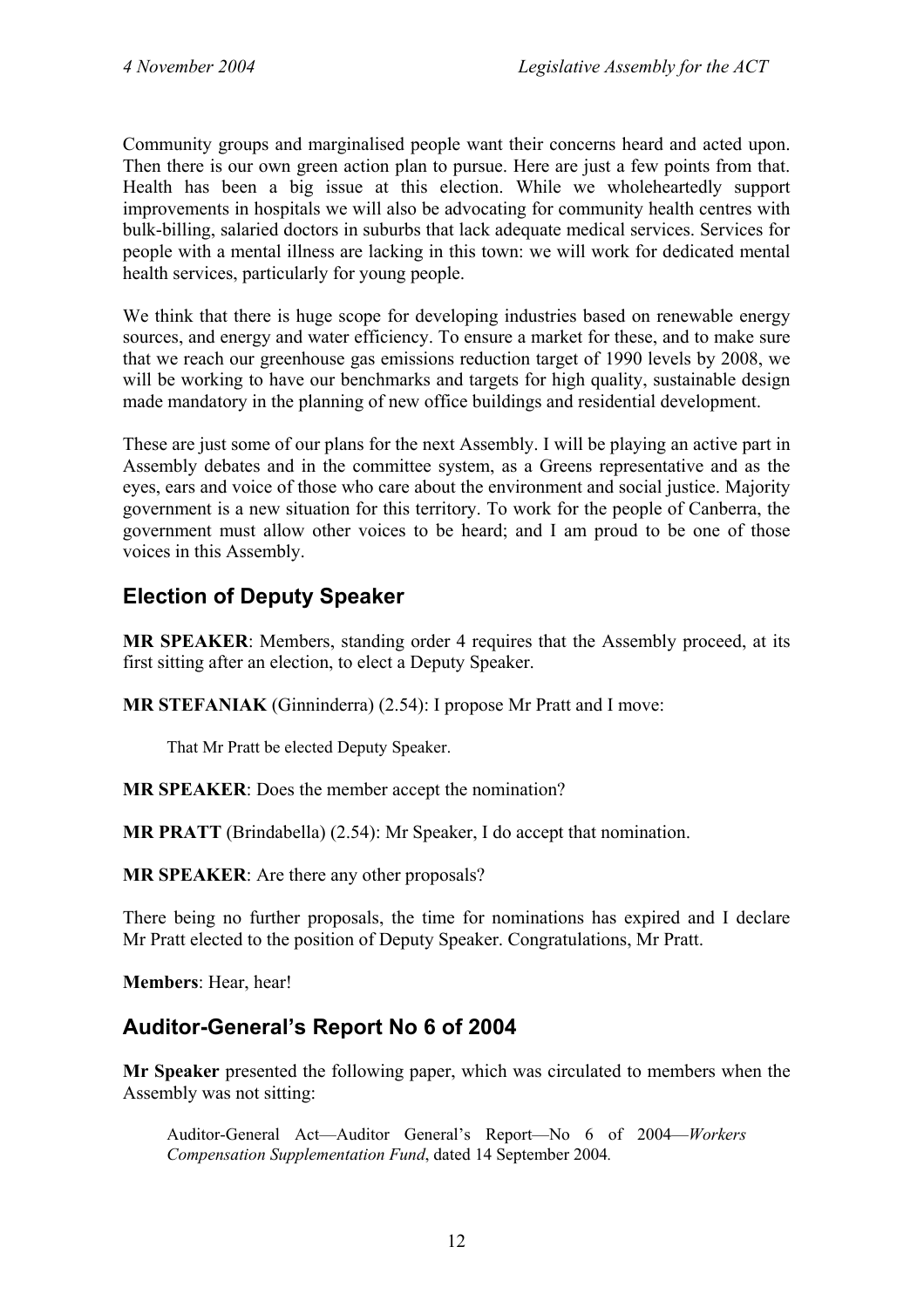## <span id="page-14-0"></span>**Papers**

**Mr Stanhope** presented the following paper:

Civil Law (Wrongs) Act, pursuant to section 205—General reporting requirements of insurers.

**Mr Stanhope** presented the following papers, which were circulated to members when the Assembly was not sitting, with the exception of ACT Health:

#### **Performance reports**

Financial Management Act, pursuant to section 30A—Quarterly departmental performance reports for the September quarter 2004-2005 for the following departments or agencies: ACT Emergency Services Authority, dated October 2004. ACT Health. Attorney-General's Portfolio within Department of Justice and Community Safety. Chief Minister's, dated October 2004. Disability, Housing and Community Services, dated October 2004. Economic Development, Business and Tourism and Sport Portfolios within the Chief Minister's Department, dated October 2004. Education and Training, dated October 2004. Environment Portfolio within Urban Services. Industrial Relations Portfolio, ACT Workcover, dated October 2004. Office for Children, Youth and Family Support, dated October 2004. Planning Portfolio within ACT Planning and Land Authority. Planning Portfolio within Urban Services. Police and Emergency Services' Portfolio within Department of Justice and Community Safety. Treasury, dated October 2004. Urban Services Portfolio.

#### **Mr Stanhope** presented the following papers:

#### **Subordinate legislation (including explanatory statements unless otherwise stated)**

Legislation Act, pursuant to section 64—

Agents Act—

Agents Amendment Regulations 2004 (No. 1)—Subordinate Law SL2004-49 (LR, 13 September 2004).

Agents (Qualifications for Auditors) Determination 2004 (No. 1)—Disallowable Instrument DI2004-202 (LR, 2 September 2004).

*Building Act 1972* (repealed) and *Building Act 2004*—

Building (Fees) Determination 2004 (No. 2)—Disallowable Instrument DI2004-193 (LR, 30 August 2004).

Building (Government Building Certification) (Fees) Determination 2004— Disallowable Instrument DI2004-192 (LR, 30 August 2004).

Building Act—Building Amendment Regulations 2004 (No. 1)—Subordinate Law SL2004-46 (LR, 8 September 2004).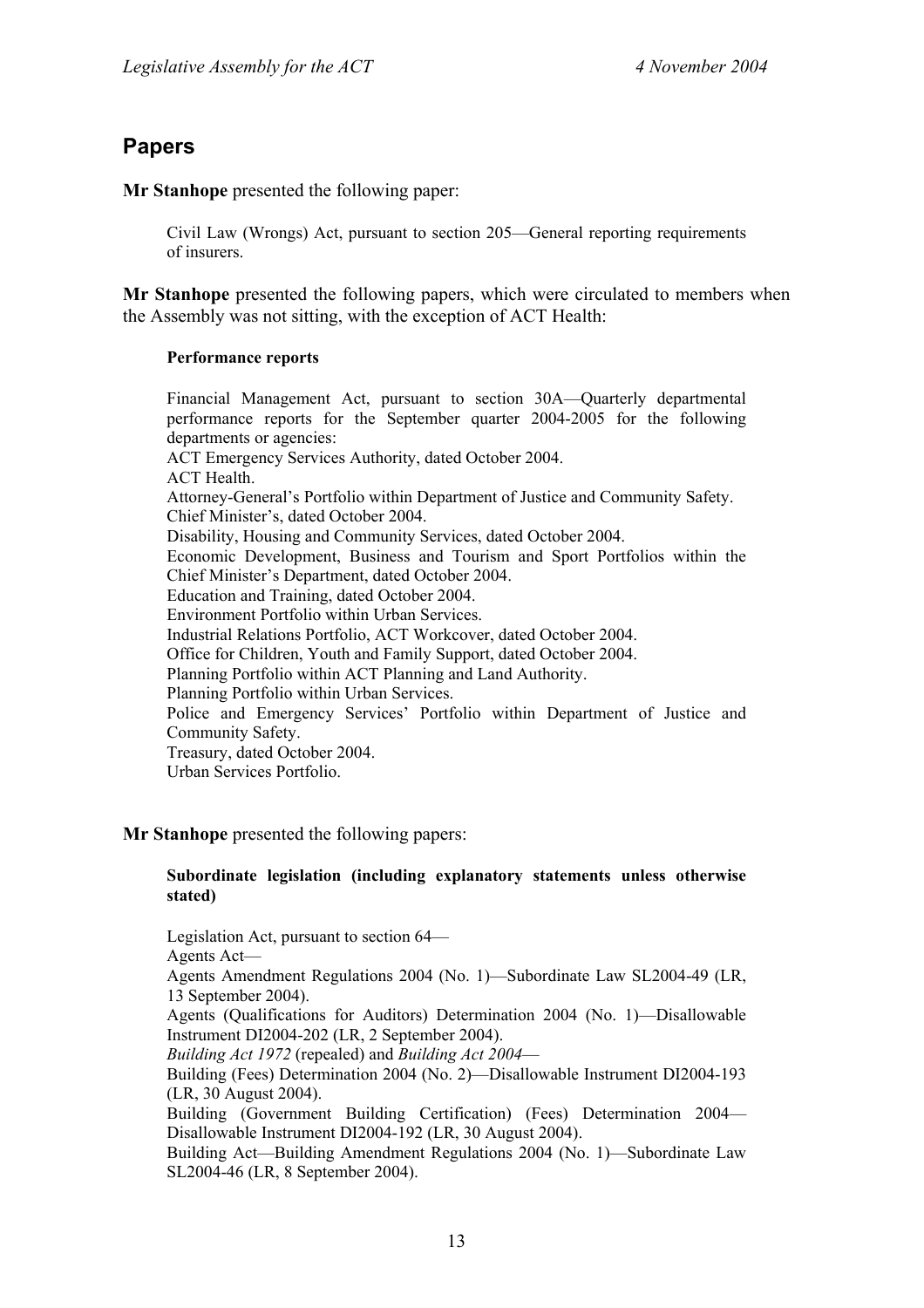Civil Law (Sale of Residential Property) Act—Civil Law (Sale of Residential Property) Amendment Regulations 2004 (No. 1)—Subordinate Law SL2004-48 (LR, 9 September 2004).

Community Based Sentences (Transfer) Act—Community Based Sentences (Transfer) Regulation 2004—Subordinate Law SL2004-51 (LR, 2 November 2004).

Construction Occupations (Licensing) Act—Construction Occupations (Licensing) Amendment Regulations 2004 (No. 1)—Subordinate Law SL2004-44 (LR, 8 September 2004).

Construction Practitioners Registration Act (repealed) and Construction Occupations (Licensing) Act—Construction Occupations Licensing (Fees) Determination 2004—Disallowable Instrument DI2004-194 (LR, 30 August 2004).

Dangerous Substances Act—Dangerous Substances (General) Amendment Regulations 2004 (No. 1)—Subordinate Law SL2004-39 (LR, 30 August 2004).

Domestic Animals Act—Domestic Animals (Cat Curfew Area) Declaration 2004 (No. 1)—Disallowable Instrument DI2004-201 (LR, 3 September 2004).

Domestic Violence Agencies Act—Domestic Violence Prevention Council Appointment 2004 (No. 2)—Disallowable Instrument DI2004-243 (LR, 30 September 2004).

Education Act—Education (Constitution of School Boards of School-Related Institutions and Other Schools in Special Circumstances) Determination 2004 (No. 1)—Disallowable Instrument DI2004-247 (LR, 18 October 2004).

Electricity Safety Act—Electricity Safety (Fees) Determination 2004 (No. 2)— Disallowable Instrument DI2004-195 (LR, 30 August 2004).

Gaming Machine Act—Gaming Machine (Fees) Determination 2004— Disallowable Instrument DI2004-181 (LR, 2 September 2004).

Gene Technology (GM Crop Moratorium) Act –

Gene Technology (GM Crop Moratorium) Moratorium Order 2004 (No. 1)— Disallowable Instrument DI2004-234 (LR, 23 September 2004).

Gene Technology (GM Crop Moratorium) Moratorium Order 2004 (No. 2)— Disallowable Instrument DI2004-235 (LR, 23 September 2004).

Gungahlin Drive Extension Authorisation Act—Gungahlin Drive Extension Authorisation 2004 (No. 2)—Disallowable Instrument DI2004-242 (LR, 28 September 2004).

Health Professionals Act—Health Professionals Regulations 2004—Subordinate Law SL2004-41 (LR, 6 September 2004).

Health Professions Boards (Procedures) Act—Health Professions Boards (Procedures) Podiatrists Board Appointment 2004 (No. 1)—Disallowable Instrument DI2004-180 (LR, 2 September 2004).

Hotel School Act—Hotel School Appointment 2004 (No. 5)—Disallowable Instrument DI2004-248 (LR, 25 October 2004).

Land (Planning and Environment) Act—

Land (Planning and Environment) ACT Heritage Council Appointment 2004 (No. 1)—Disallowable Instrument DI2004-249 (LR, 28 October 2004).

Land (Planning and Environment) ACT Heritage Council (Members) Appointment 2004 (No. 1)—Disallowable Instrument DI2004-250 (LR, 27 October 2004).

Land (Planning and Environment) Amendment Regulations 2004 (No. 2)— Subordinate Law SL2004-43 (LR, 8 September 2004).

Land (Planning and Environment) (Fees) Determination 2004 (No. 4)-Disallowable Instrument DI2004-228 (without explanatory statement) (LR, 16 September 2004).

Land (Planning and Environment) Regulations—

Land (Planning and Environment) (Change of Use Charge Remission—Prohibition of Smoking) Policy Direction 2004 (No. 1)—Disallowable Instrument DI2004-207 (LR, 8 September 2004).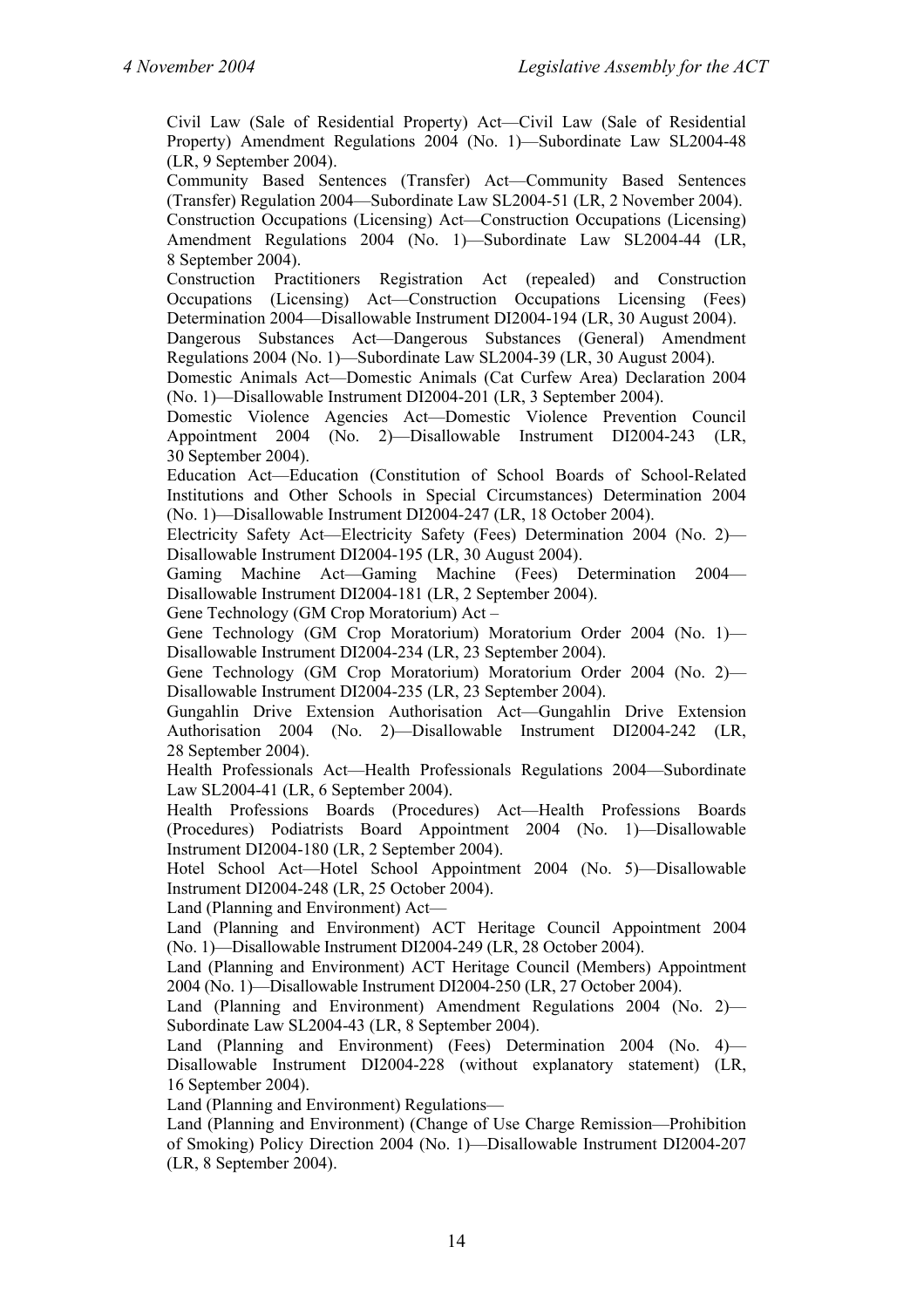Land (Planning and Environment) (Remission of Change of Use Charge) Policy Direction 2004 (No. 1)—Disallowable Instrument DI2004-209 (LR, 8 September 2004).

Land (Planning and Environment) (Remission of Change of Use Charge) Policy Direction 2004 (No. 2)—Disallowable Instrument DI2004-210 (LR, 8 September 2004).

Legal Aid Act—Legal Aid (Commissioner (Law Society Nominee)) Appointment 2004—Disallowable Instrument DI2004-244 (LR, 7 October 2004).

Legislative Assembly (Members' Staff) Act—

Legislative Assembly (Members' Staff) Members' Hiring Arrangements Approval 2004 (No. 1)—Disallowable Instrument DI2004-230 (LR, 23 September 2004).

Legislative Assembly (Members' Staff) Office-Holders' Hiring Arrangements Approval 2004 (No. 1)—Disallowable Instrument DI2004-231 (LR, 23 September 2004).

Liquor Act—Liquor Amendment Regulations 2004 (No. 1)—Subordinate Law SL2004-42 (LR, 9 September 2004).

Long Service Leave (Building and Construction Industry) Act—

Long Service Leave (Building and Construction Industry) Board Appointment 2004 (No. 1)—Disallowable Instrument DI2004-213 (LR, 9 September 2004).

Long Service Leave (Building and Construction Industry) Board Appointment 2004 (No. 2)—Disallowable Instrument DI2004-214 (LR, 9 September 2004).

Long Service Leave (Building and Construction Industry) Board Appointment 2004 (No. 3)—Disallowable Instrument DI2004-215 (LR, 9 September 2004).

Long Service Leave (Building and Construction Industry) Board Appointment 2004 (No. 4)—Disallowable Instrument DI2004-218 (LR, 9 September 2004).

Long Service Leave (Building and Construction Industry) Board Appointment 2004 (No. 5)—Disallowable Instrument DI2004-241 (LR, 23 September 2004).

Long Service Leave (Contract Cleaning Industry) Act –

Long Service Leave (Contract Cleaning Industry) Board Appointment 2004 (No. 1)— Disallowable Instrument DI2004-237 (LR, 23 September 2004).

Long Service Leave (Contract Cleaning Industry) Board Appointment 2004 (No. 2)— Disallowable Instrument DI2004-233 (LR, 23 September 2004).

Long Service Leave (Contract Cleaning Industry) Board Appointment 2004 (No. 4)— Disallowable Instrument DI2004-239 (LR, 23 September 2004).

Long Service Leave (Contract Cleaning Industry) Board Appointment 2004 (No. 5)— Disallowable Instrument DI2004-240 (LR, 23 September 2004).

Magistrates Court Act—

Magistrates Court (Construction Occupations Infringement Notices) Regulations 2004—Subordinate Law SL2004-38 (LR, 31 August 2004).

Magistrates Court (Litter Infringement Notices) Regulations 2004—Subordinate Law SL2004-50 (LR, 23 September 2004).

Nature Conservation Act –

Nature Conservation (Flora and Fauna Committee) Appointment 2004 (No. 1)— Disallowable Instrument DI2004-220 (LR, 13 September 2004).

Nature Conservation (Flora and Fauna Committee) Appointment 2004 (No. 2)— Disallowable Instrument DI2004-221 (LR, 13 September 2004).

Occupational Health and Safety Act—

Occupational Health and Safety (Codes of Practice for Noise) Approval 2004— Disallowable Instrument DI2004-178 (LR, 17 August 2004).

Occupational Health and Safety Council Appointment 2004 (No. 7)—Disallowable Instrument DI2004-211 (LR, 13 September 2004).

Plumbers, Drainers and Gasfitters Board Act—Plumbers, Drainers and Gasfitters Board (Fees) Revocation 2004—Disallowable Instrument DI2004-190 (LR, 30 August 2004).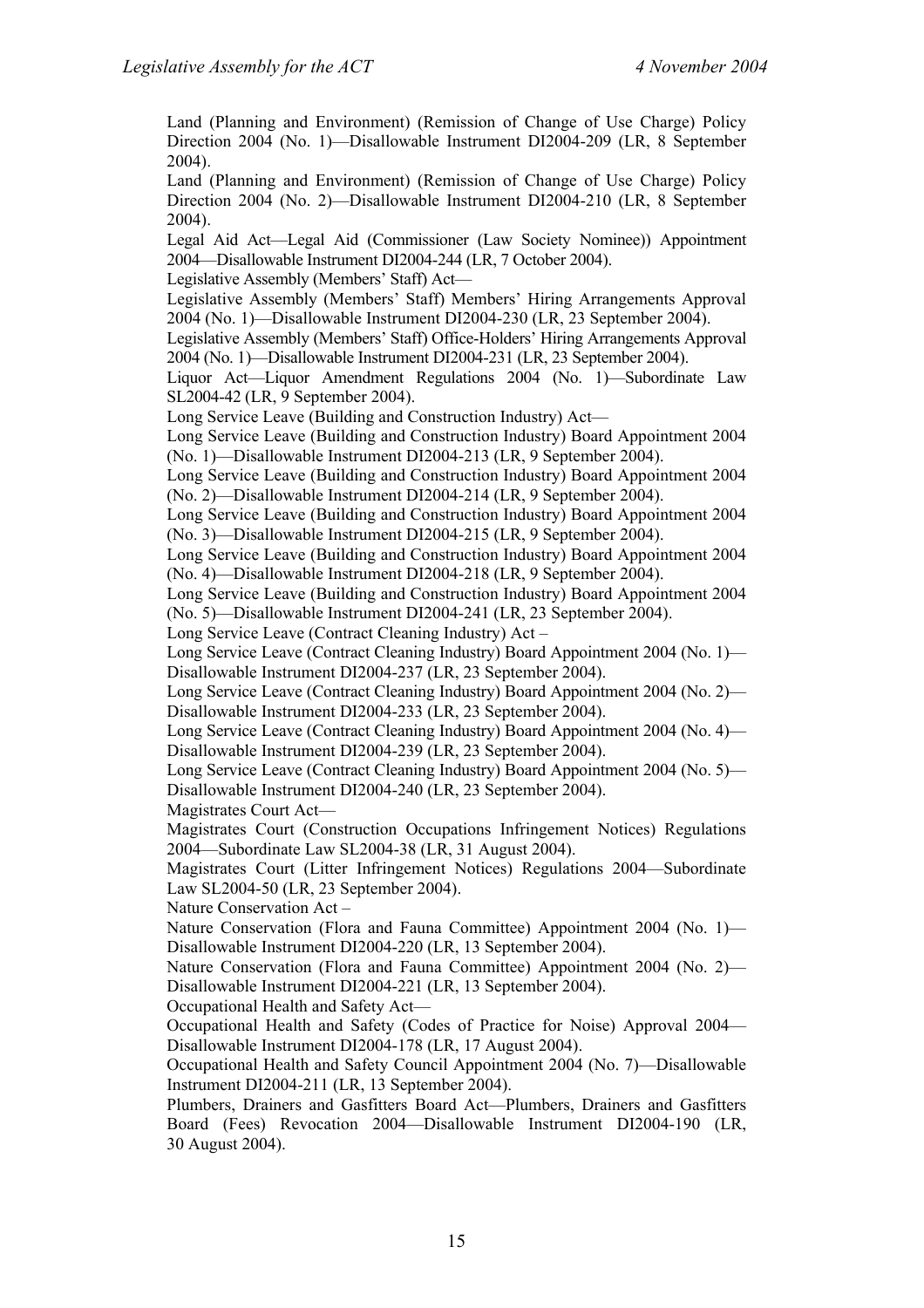Public Place Names Act— Public Place Names (Belconnen) Determination 2004 (No. 1)—Disallowable Instrument DI2004-216 (LR, 9 September 2004). Public Place Names (Greenway) Determination 2004 (No. 2)—Disallowable Instrument DI2004-217 (LR, 9 September 2004). Public Sector Management Act—Public Sector Management Amendment Standard 2004 (No. 7)—Disallowable Instrument DI2004-229 (LR, 16 September 2004). Race and Sports Bookmaking Act—Race and Sports Bookmaking (Sports Bookmaking Venues) Determination 2004 (No. 1)—Disallowable Instrument DI2004-246 (LR, 21 October 2004). Racing Act—Racing Appeals Tribunal Appointment 2004 (No. 2)—Disallowable Instrument DI2004-199 (LR, 30 August 2004). Radiation Act—Radiation (Fees) Determination 2004 (No. 1)—Disallowable Instrument DI2004-198 (LR, 30 August 2004). Rehabilitation of Offenders (Interim) Act – Rehabilitation of Offenders (Interim) (Sentence Administration Board) Appointment 2004 (No. 2)—Disallowable Instrument DI2004-226 (LR, 16 September 2004). Rehabilitation of Offenders (Interim) (Sentence Administration Board) Appointment 2004 (No. 3)—Disallowable Instrument DI2004-227 (LR, 16 September 2004). Rehabilitation of Offenders (Interim) (Sentence Administration Board) Appointment 2004 (No. 4)—Disallowable Instrument DI2004-236 (LR, 23 September 2004). Residential Tenancies Act— Residential Tenancies Tribunal Appointment 2004 (No. 1)—Disallowable Instrument DI2004-224 (LR, 16 September 2004). Residential Tenancies Tribunal Appointment 2004 (No. 2)—Disallowable Instrument DI2004-225 (LR, 16 September 2004). Road Transport (Driver Licensing) Act, Road Transport (General) Act, Road Transport (Public Passenger Services) Act, Road Transport (Safety and Traffic Management) Act and Road Transport (Vehicle Registration) Act—Road Transport Legislation Amendment Regulations 2004 (No. 1)—Subordinate Law SL2004-47 (LR, 9 September 2004).

Road Transport (General) Act –

Road Transport (General) (Application of Road Transport Legislation) Declaration 2004 (No. 9)—Disallowable Instrument DI2004-208 (LR, 8 September 2004).

Road Transport (General) (Application of Road Transport Legislation) Declaration 2004 (No. 10)—Disallowable Instrument DI2004-223 (LR, 13 September 2004).

Road Transport (General) (Application of Road Transport Legislation) Declaration 2004 (No. 11)—Disallowable Instrument DI2004-245 (LR, 14 October 2004).

Road Transport (General) (Fees) Determination 2004 (No. 2)—Disallowable Instrument DI2004-186 (LR, 26 August 2004).

Road Transport (General) Nominal Defendant Revocation and Appointment 2004 (No. 1)—Disallowable Instrument DI2004-222 (LR, 13 September 2004).

Road Transport (General) (Parking Ticket Fees) Determination 2004 (No. 1)— Disallowable Instrument DI2004-205 (LR, 2 September 2004).

Road Transport (Third-Party Insurance) Amendment Regulations 2004 (No. 1)— Subordinate Law SL2004-40 (LR, 3 September 2004).

Security Industry Act—Attorney General (Fees) Amendment Determination 2004 (No. 1)—Disallowable Instrument DI2004-185 (without explanatory statement) (LR, 6 September 2004).

Supreme Court Act—Attorney General (Fees) Amendment Determination 2004 (No. 2)—Disallowable Instrument DI2004-206 (without explanatory statement) (LR, 9 September 2004).

University of Canberra Act –

University of Canberra Council Appointment 2004 (No. 4)—Disallowable Instrument DI2004-196 (LR, 26 August 2004).